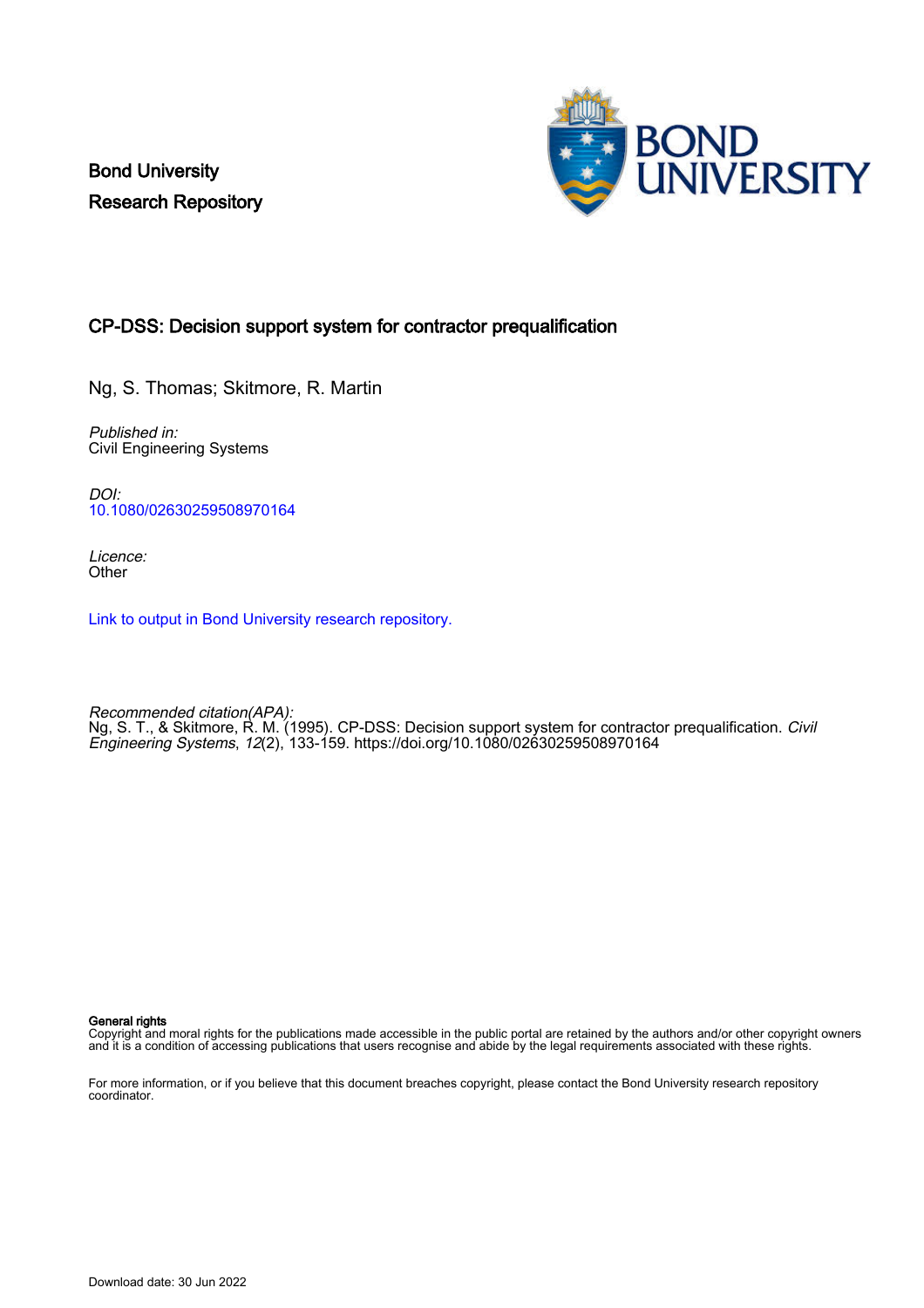# **CP-DSS: DECISION SUPPORT SYSTEM FOR CONTRACTOR PREQUALIFICATION**

Revised Paper for

 *CIVIL ENGINEERING SYSTEMS*

 **S Thomas Ng and R Martin Skitmore** Department of Surveying University of Salford Salford M5 4WT

April 1994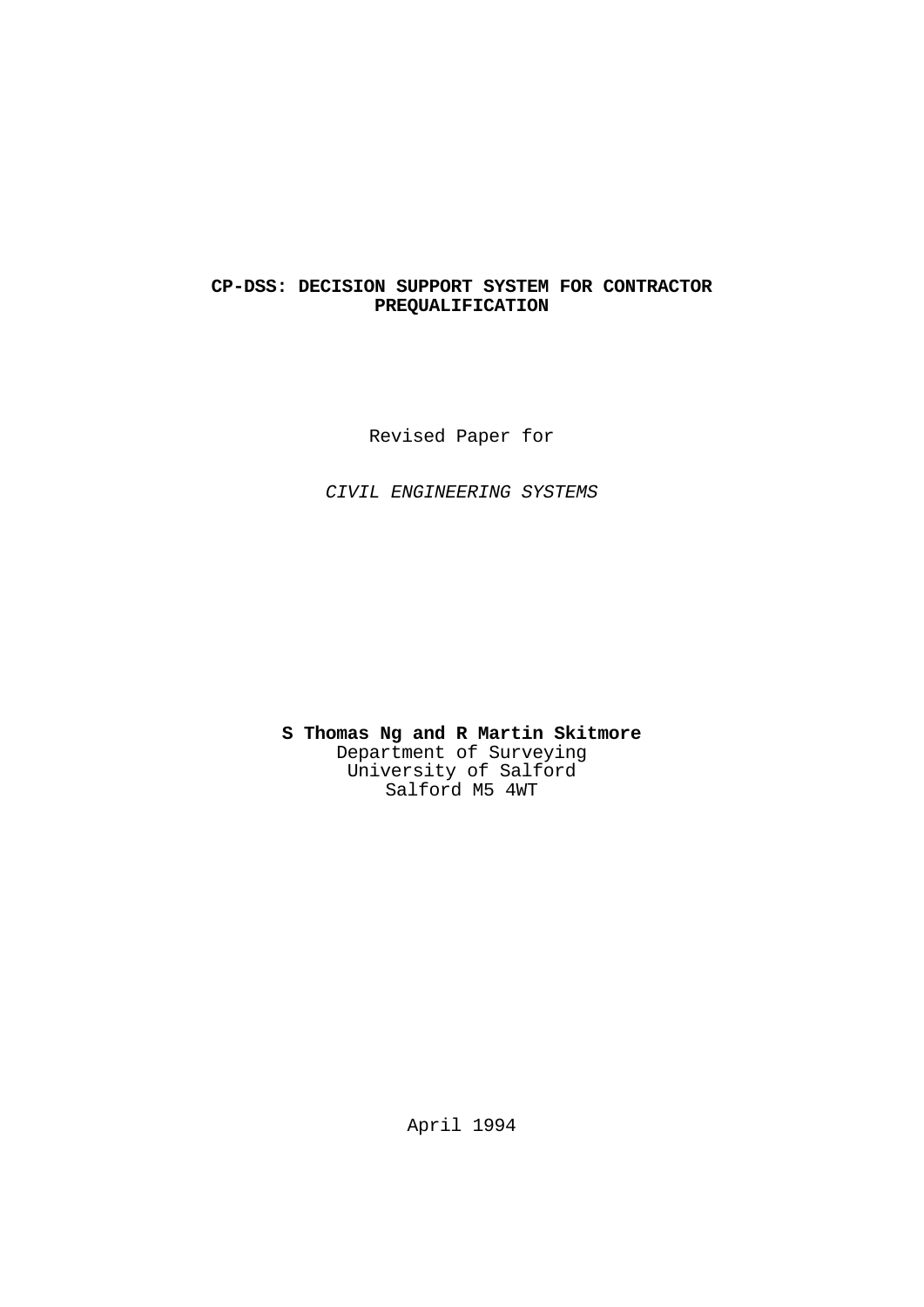#### **CP-DSS: DECISION SUPPORT SYSTEM FOR CONTRACTOR PREQUALIFICATION**

S Thomas Ng R Martin Skitmore Department of Surveying, University of Salford, Salford, M5 4WT

### **ABSTRACT**

A prototype decision support/expert system for contractor prequalification, CP-DSS, is described. The system firstly evaluates contractors' capabilities according to project specific criteria. It then identifies any risks that may be caused by contractors. Finally, contractors are appraised according to their likely performance, management capability, reputation, resources, progress, competitiveness and activeness and ranked in order of selection priority.

**Keywords:** Contractor prequalification, decision support systems, expert systems.

### **INTRODUCTION**

Contractor selection is a critical aspect in the management of every construction project. Standard texts (eg., Ramus, 1989) advise clients' consultants to aim to find a contracting company:

- that is financially stable and has a good business record
- for which the size of a project is neither too small nor
- too large<br>• with a reputation for good quality workmanship and efficient organisation
- with a good industrial relations record.

Flanagan's (1990) view, elaborated by Drew and Skitmore (1993), of clients' basic requirements, is that consultants should select contractors who are likely to:

- be prepared to undertake and complete the work at a competitive **price**
- complete the work on **time**
- construct the work to the required **quality** standards
- execute the work without a significant **risk** of extra financial burden on the client.

Contractor prequalification is a widely used process to select competent contractors by assessing a candidate's competence or ability to meet the specific requirements for the performance of a task on these criteria. This usually involves screening by clients' consultants and the consideration of a wide range of factors. The information used, however, is often qualitative, subjective and imprecise (Russell and Skibniewski, 1988). As a result, prequalification is said to be largely an 'art form' where subjective judgment, based on the individual experience, is an essential part of the process (Nguyen, 1985). Consequently, bidders are occasionally selected who are unable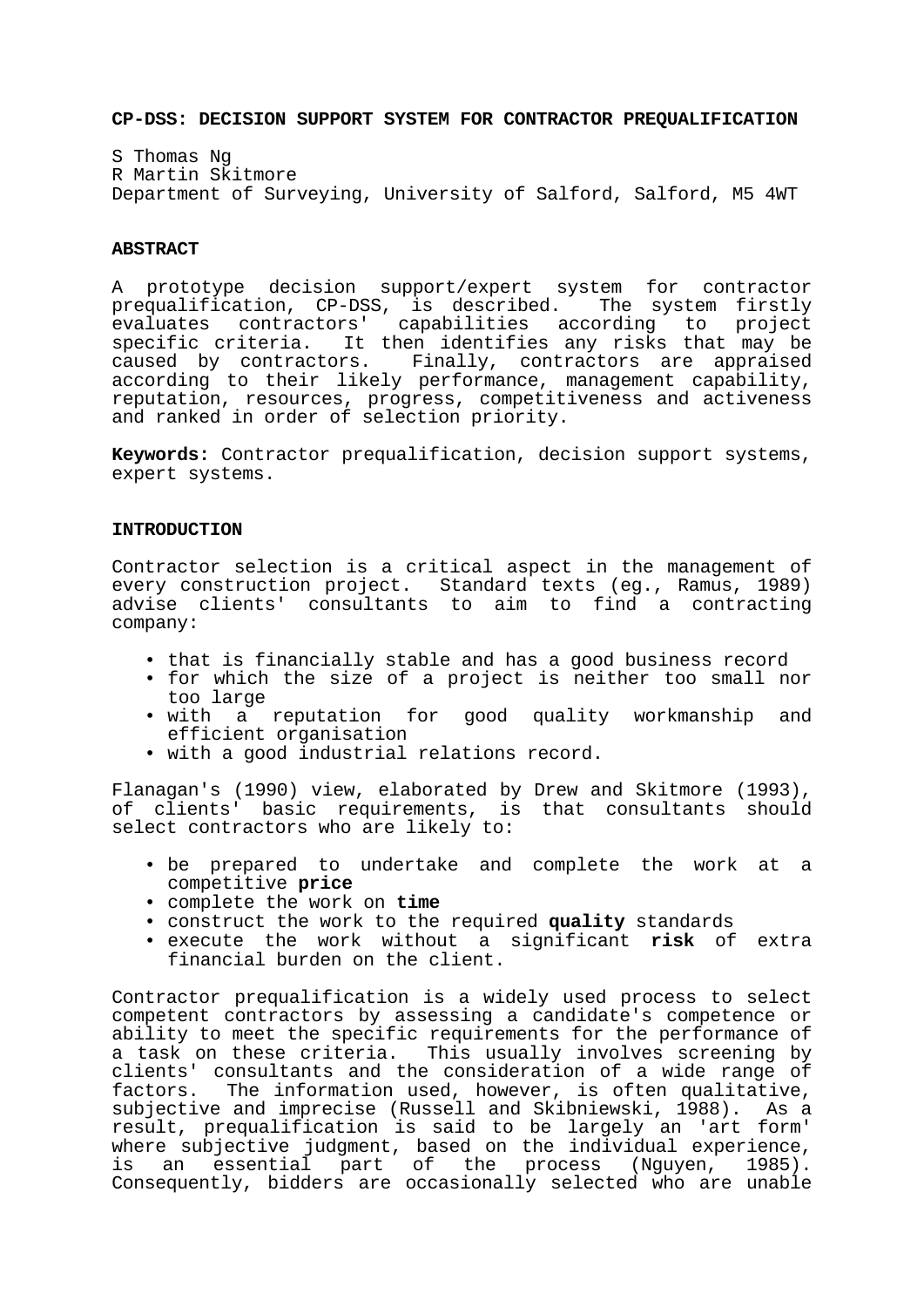or unwilling to carry out the necessary construction work, and those who are genuinely able and willing are excluded from tendering.

It is argued that, in order to prequalify contractors on an impartial and objective basis, all previous and present data regarding potential contractors should be fully utilised and analysed. An ideal system would do this automatically. The only task for the client or consultant would then be to define the scope of work and other project criteria, with the system then suggesting the possible solutions for decision making. One possible way of achieving this is to integrate a decision support system with an expert system which contains all the relevant and reliable models and decision rules for the Although not totally objective, such a system should help rationalise the structure and systemize the prequalification decision process in addition to reducing the time and effort involved.

This paper describes a prototypical three-level decision support system for contractor prequalification, CP-DSS. It is claimed<br>that the system offers an improvement to the existing the system offers an improvement to the existing<br>alification practices through the quantitative and prequalification practices through the quantitative and systematic evaluation of a wide range of data, the preclusion of any deterministic ratings or subjective human judgement, the generation of an objective short-list of tenderers to support decision-making, and ease of use by busy decision makers.

### **CONCEPTUAL FRAMEWORK**

According to Russell and Skibniewski (1987), prequalification systems operate in two stages. Firstly, the scope of the work and contract type is defined, and secondly, a list of suitable bidders is identified. Russell and Skibniewski (1988) suggest that the following stages are involved in the contractor prequalification decision making process:

- 1. development of selection criteria,<br>2. gathering data on contractors' cap
- 2. gathering data on contractors' capabilities,<br>3. evaluating the data.
- 3. evaluating the data,<br>4. applying the data to
- 4. applying the data to criteria (from stage 1),<br>5. gathering more data for the decision if neede
- 5. gathering more data for the decision if needed, and
- 6. making the decision.

Stages 2 to 6 should therefore be completed for each prospective contractor.

On this basis, a suitable conceptual framework was devised to capture the knowledge required for the system. Most of the knowledge was obtained by literature review and six structured interviews carried out in Hong Kong with relevant experts in this area (*cf*., Ng, 1992). The interviewees consisted of architects, quantity surveyors and building surveyors. All had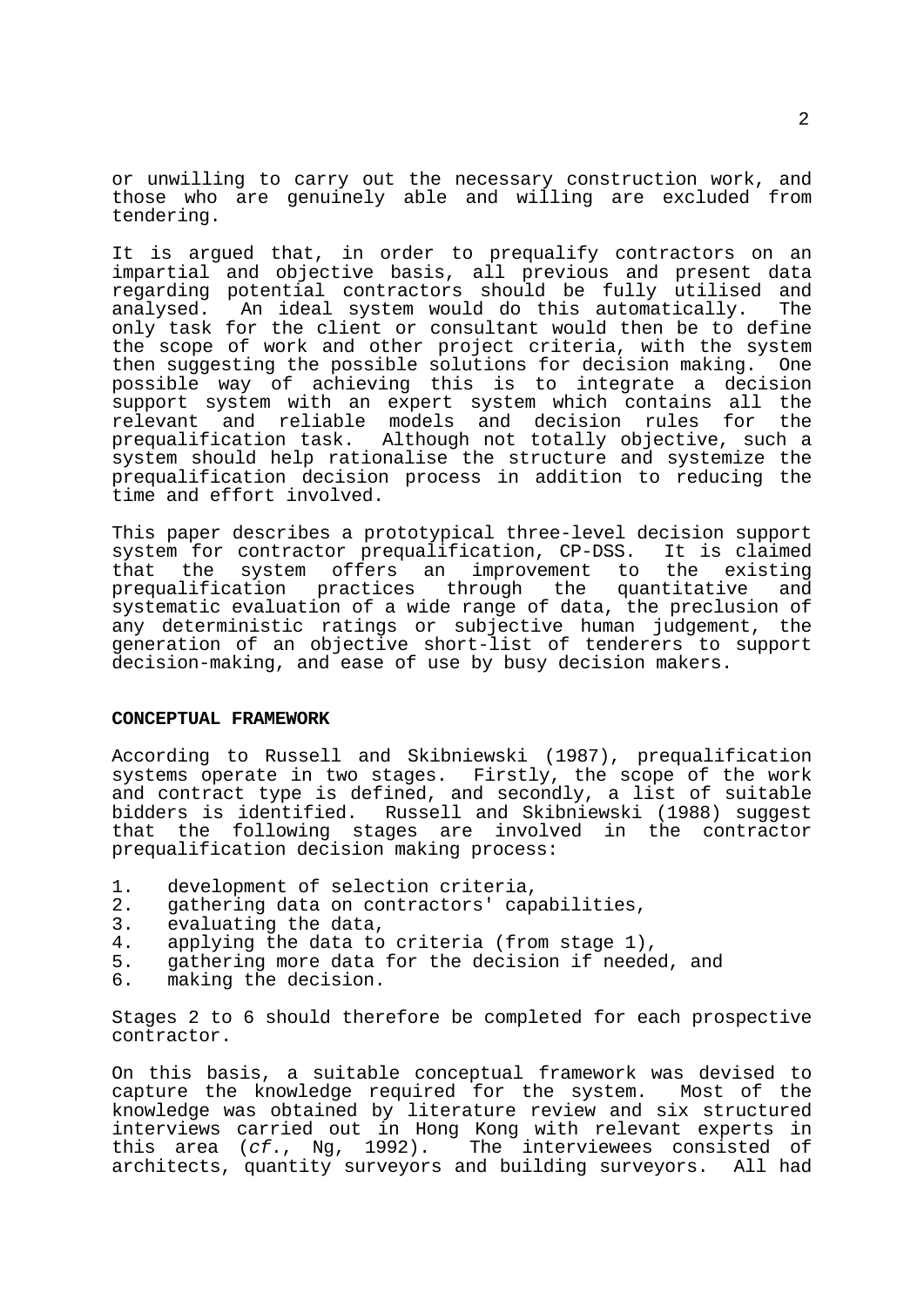extensive knowledge of both public and private sector prequalification systems. The interviewees were asked a series of questions relating to their background, current duties, decision criteria for prequalifying contractors, and decision rules for evaluating these criteria.

Based on the knowledge elicited at this stage, a questionnaire was developed to collect further information from a wider spectrum of construction professionals. This questionnaire comprised two parts. The first part required the respondents to give a rating to each decision factor and sub-factor. The second part of the questionnaire contained 11 questions for formulating the decision rules for the decision criteria.

A total of 100 questionnaire were sent to public sector clients and private consultants. 37 of these were completed and returned. The decision factors and sub-factors were then weighted as outlined in Russell and Skibniewski (1990). The results are given in Appendix A.

The knowledge elicited from the domain experts were then structured into a three-level model (see Fig 1) comprising a project specific module, a risk identification module, and final appraisal module.

 *Fig 1: Three-level model*

The *project specific module* evaluates the competence of contractors in carrying out the project according to the project details as defined by client or consultant. whether they can be qualified to enter the next stage or not.

The *risk identification module* examines the recent status and movement of contractors and helps to eliminate the possibility of any downside risks being passed onto the client after awarding the contract. Potentially risky contractors are screened off by the system in this stage.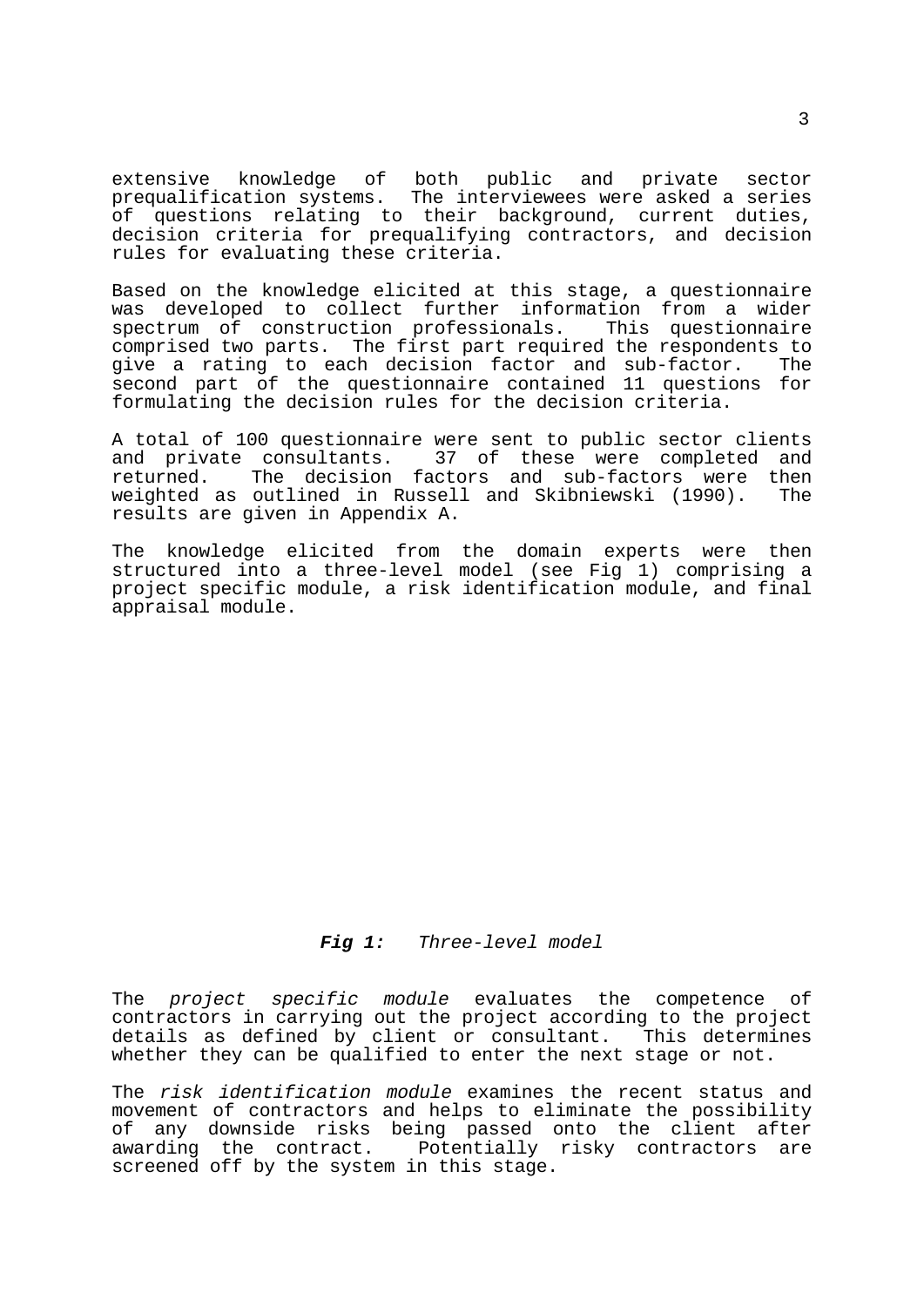The *final appraisal module* then evaluates the qualified contractors through a series of models and a score is assigned to each contractor to represent its relative merits. Based on these scores, each contractor is ranked in descending order and a short list of tenderers for the project is produced.

### **SYSTEM DESIGN**

A prototype system, CP-DSS, was developed according to the above conceptual framework. It is implemented within DBase IV, Lotus 123 and KAPPA, an object-oriented expert system shell. current working system runs on IBM PC and compatible DOS-base micro-computers.

# **Object-oriented Approach**

The object-oriented approach was used for developing the system. This approach is particularly suitable for large domain problems of this kind (Ng, 1993), as it has the facility to Decision rules and facts are inherited from the parent objects to objects down in the hierarchy. This helps to avoid the repetitious process of having to allocate similar properties to related objects and greatly reduces the time required for system development while producing an easily maintainable system.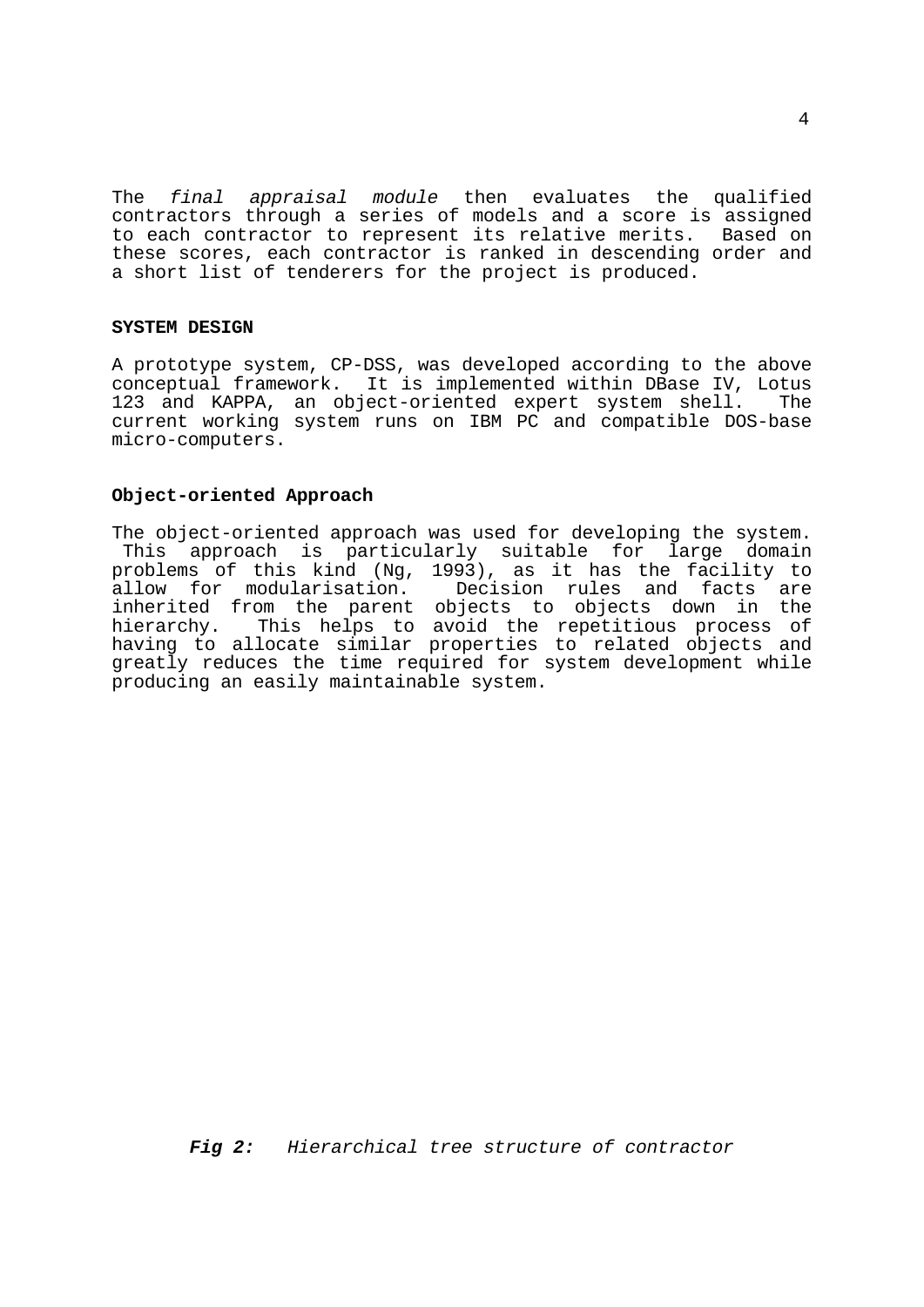Another advantage of the object-oriented approach is that it allows for future expansion. In its present state, the prototype can only deal with construction contractors. However, this programming approach enables the system to be extended to all other possible types of contractor. The various types of contractors incorporated into the system at the moment are civil engineering, maintenance, building services and specialist contractors. These are represented in a hierarchical form as shown in Fig 2. The structure of the hierarchical tree has been modelled in the prototype to facilitate future expansion.

#### **Implementation of the System**

The system was developed according to the architecture of DSS-ES integration, and the operation of the system is shown in Fig 3. Project details are obtained from the client or consultant through the knowledge-based expert system. The knowledge-based expert system then communicates with the contractor database and collects information for intelligent analysis. The analysis is based on various decision criteria and decision rules kept in the knowledge-based expert system. It then determines whether a contractor is qualified or disqualified for further assessment. The reasons for disqualification are reported by the expert system.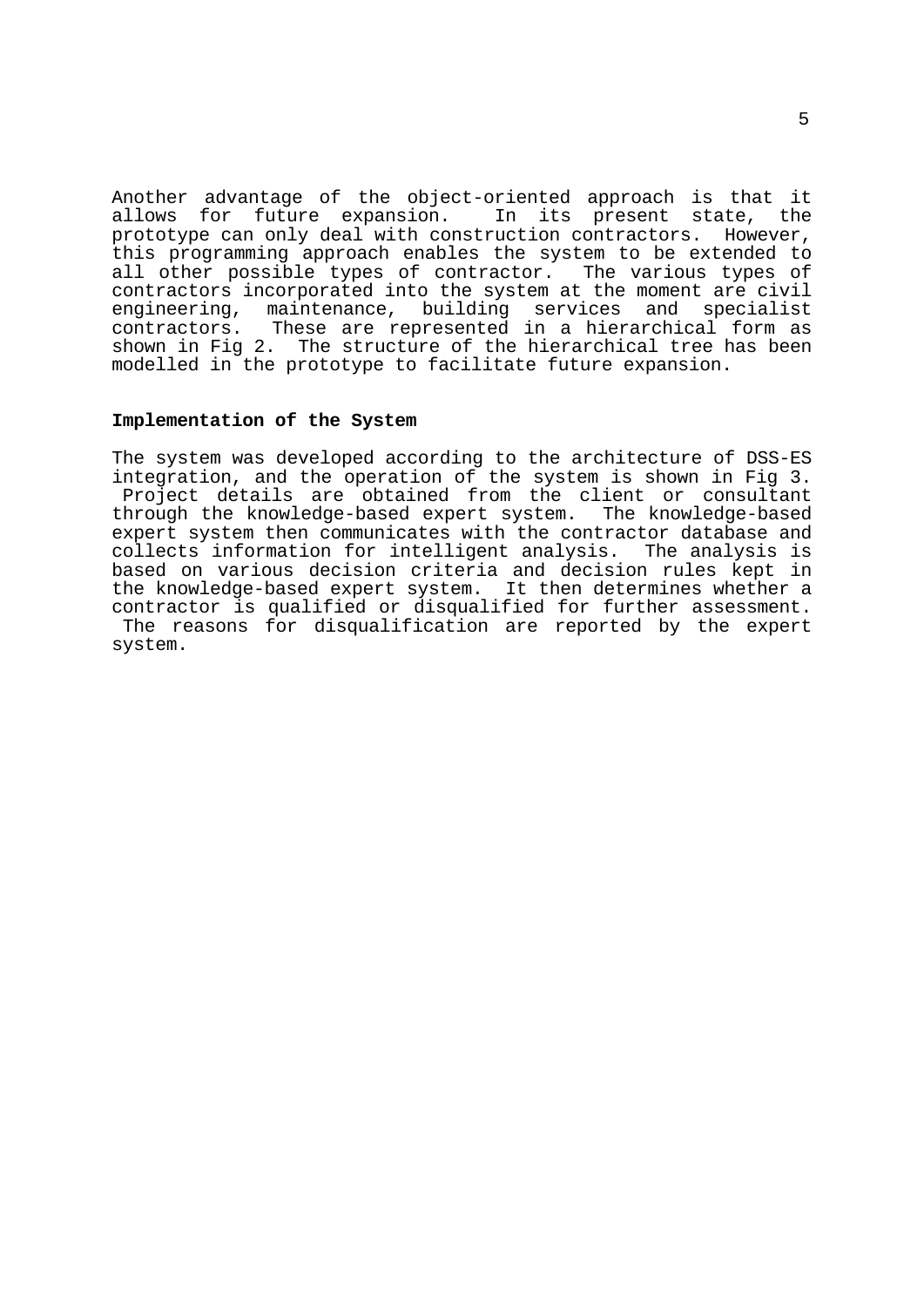# *Fig 3: The operation of CP-DSS*

The knowledge-based expert system then accesses the database of the qualified contractors. Again, the data is imported to the expert system for evaluation. The principle is similar to that of the previous stage, and the names of disqualified contractors with the reasons for failing are reported. The results at this stage are simply `qualify' or `disqualify', and these cannot be used to determine which contractors should be included in the short list.

The final appraisal process is carried out by a spreadsheet. An expert system is linked to the spreadsheet for advising whether a contractor is qualified for the final appraisal or not. The spreadsheet then obtains scores for the qualified contractors from various models. The inherent calculating capability of the spreadsheet enables a final score to be computed efficiently for each of the qualified contractors. Ranks are then given to the contractors according to their aggregate score, and a list of tenderers is then produced for the final decision.

# **DECISION CRITERIA, RULES AND MODELS**

#### **Project specific module**

The results of interviews indicated that most clients and consultants prequalify contractors initially by project specific criteria, such as project type, project sum, etc. Normally, a number of contractors are screened off simply because they do not have adequate resources to undertake the project or sufficient experience in certain types of construction projects, e.g. hospitals. As a result, project specific contractor data is examined by the system first.

The factors outlined by McCanlis (1974) for selecting contractors, together with the expert knowledge in this area form the basis for defining these criteria. The decision criteria in this module include:

- size of project
- type of project
- complexity of the proposed construction work
- standard of quality required
- working capital
- capacity of work
- method of procurement to be used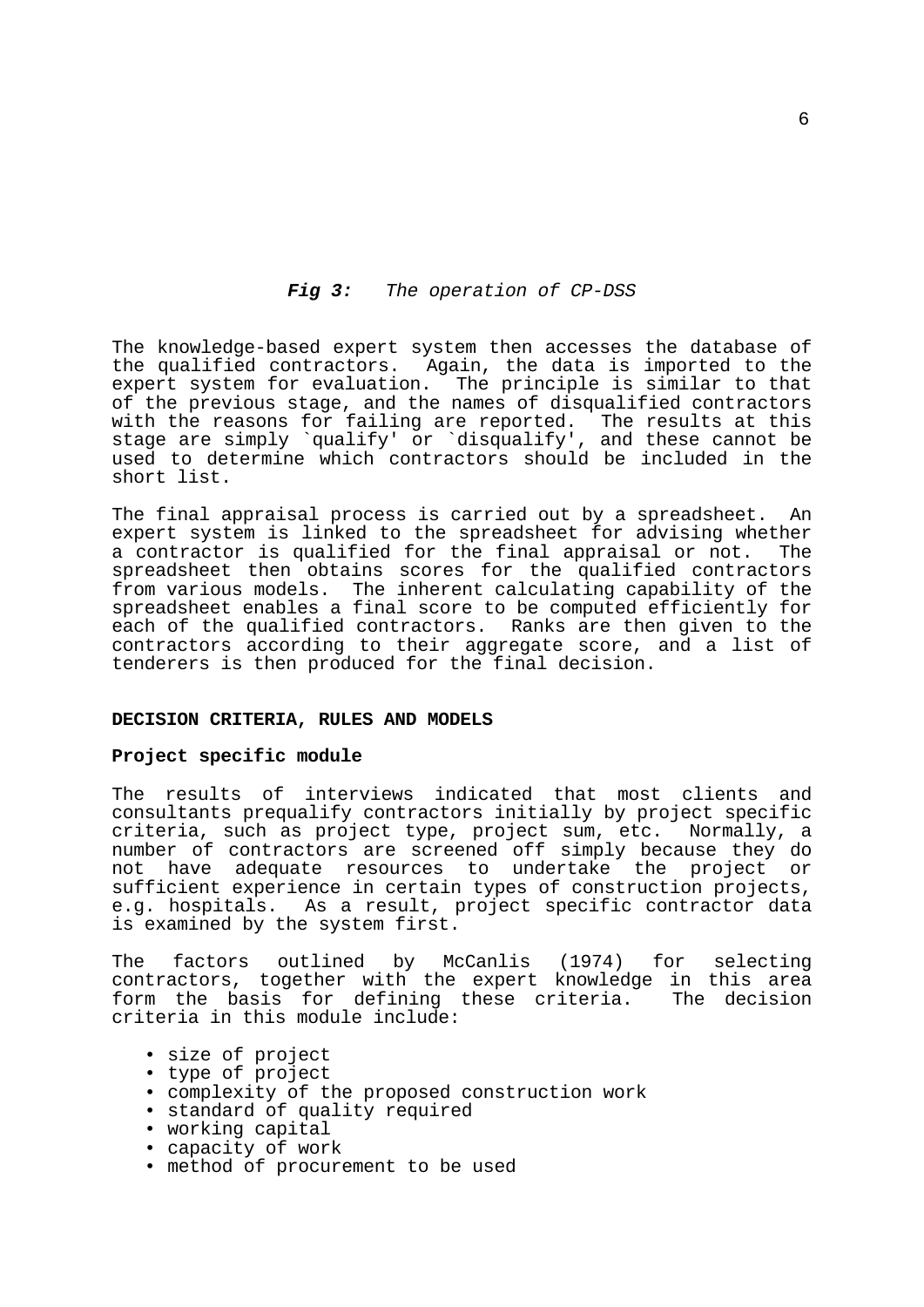- design liability
- level of technology required
- the need to build the work in a particular order
- work around dangerous substance
- the requirement for noise control
- location of work
- percentage of work to be sub-contracted

The decision rules are mainly derived from the relevant experts in Hong Kong. As a result, some of the rules may not necessarily apply to the peculiar environment or practice of other countries. It is important that these rules to be amended to tailor the decision making processes or customs of a particular country.

- 1.*Size of project* Most contractors tend to specialise in a particular size of work, and they may become inefficient once the project size is beyond their usual range. The expected project value should be within the contractor's minimum and maximum project amount.
- 2.*Type of project* Although a contractor may be more familiar with certain types of construction, it is unfair to assume that the contractor cannot build other types of work. The system compares the type, complexity and expected quality of the proposed project with the types of project undertaken previously by the contractor. Questionnaires are used to capture the knowledge for this criteria.
- 3.*Complexity* Contractors may not be able to complete a complex job if they do not have enough experience or resources to do it. It is important to ensure they should have completed a project of a similar or even higher level of complexity than the proposed one.
- 4.*Quality* Similarly, contractors may not be able to deliver the required quality of work without the required level of expertise. Therefore, they should have enough experience to handle the quality required for the proposed project.
- 5.*Working capital* Most experts believe that a contractor needs to have a working capital of at least twelve percent of the project sum in order to mobilise the work. Qualified contractors should therefore have an adequate amount of working capital to cover this aspect.
- 6.*Capacity of work* Contractors involved in many concurrent projects should not necessarily be deprived of tendering opportunities. If they have enough capital, the next task is to establish whether they have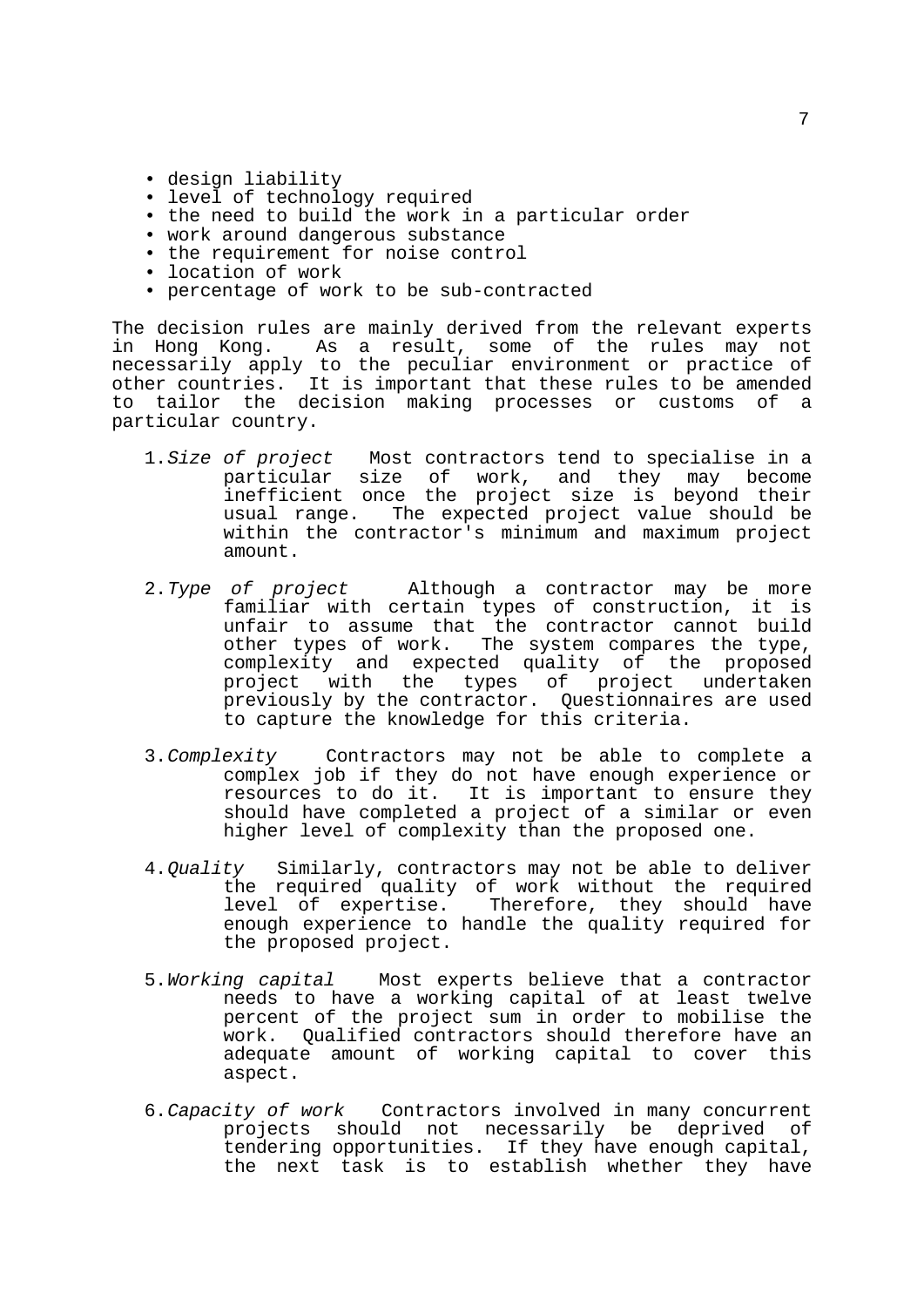sufficient time to organise the labour, plant and management expertise to carry out the project. Therefore, if a contractor's current workload is high, the time between tendering and actual commencement may determine contractor's eligibility to tender for the project or not.

- 7.*Procurement* The method of procurement for the proposed project should be one which is familiar to the contractor. This is particularly important for design and build or management type contracts.
- 8.*Design liability* Some contractor involvement in designing certain parts of the building is very common today. It is particularly important therefore to ensure qualified contractors have adequate experience and expertise to fulfil this design liability.
- 9.*Technology* The proposed project may require a new technology or method of construction to be employed. In this case, the contractor should have a high level of technology and good research and development capability available.
- 10.*Particular order of construction* Where the project is required to be built in a particular order of construction to meet the client's requirements for completion of some parts of work before others, it is important that the contractor has had some previous experiences of this nature.
	- 11.*Work around dangerous substances* Qualified contractors should have experience in handling or working around dangerous substances.
	- 12.*Noise control* Some projects require a strict control on noise levels. In this case the contractor should have enough equipment and experience to satisfy these requirements.
	- 13.*Percentage of work to be sub-let* The proportion of subcontracted work should be less than the maximum amount that the contractor can handle to avoid undue management problems.
	- 14.*Location* Where the project is located in a special geographical location, such as outlying islands, the contractor should have experience in working in this area. This may reduce the risk of labour and material shortages and ensure the work is carried efficiently.

# **Risk Identification Module**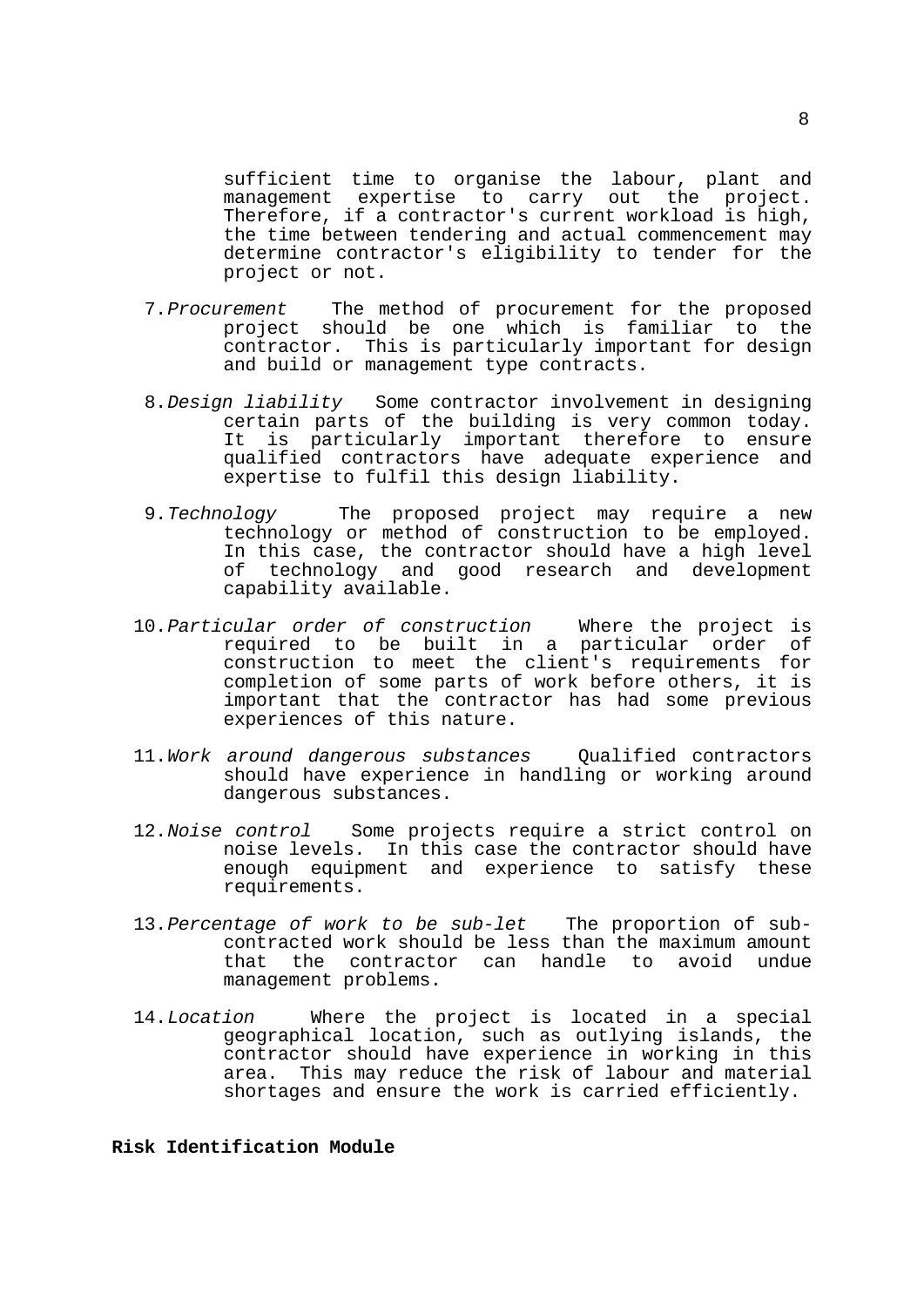In every construction project, clients are exposed to a number of risks which may cause substantial loss. The major risks which emanate from the contractor include:

- cost escalation
- delay
- non-completion
- sub-quality work

All these risks can be, and usually are, caused by the incompetence of contractors. However, these risks can be eliminated by careful choice of tenderers, taking into account knowledge of their past experience and performance and current workload (Flanagan and Norman, 1989).

It is very difficult to identify which contractor will least expose the client to any of the above risks. However, contractors belonging to any of the following category are more likely to be risky. These are the ones who have:

- not adopted a formal quality management policy
- recently been debarred from tendering
- failed to complete a contract
- committed a fraudulent activity
- insufficient local experience
- unstable company structure
- financially unsound

The decision rules in this module are based on knowledge elicited from the construction professionals and the results of the questionnaire survey.

- 1.*Quality management* The contractor should be able to prove his observance to the requirements of ISO 9000 by obtaining a certificate in quality assurance.
- 2.*Debarment* The contractor should not be recently debarred from tendering due to problems in cash flow, resources, management or fraudulent activities.
- 3.*Failed contract* The contractor should not be invited for tender if he has a failed contract due to inadequate resources, management capability, bankruptcy or problems with work permits.
- 4.*Fraudulent activity* A contractor who has been involved in fraudulent activities, such as the provision of false financial data, false organisation, sub-standard quality, illegal labour or payment overclaim, are to be avoided.
- 5.*Length of business* To ensure the contractor is familiar with the local practice and construction environment, the length of business should be not less than two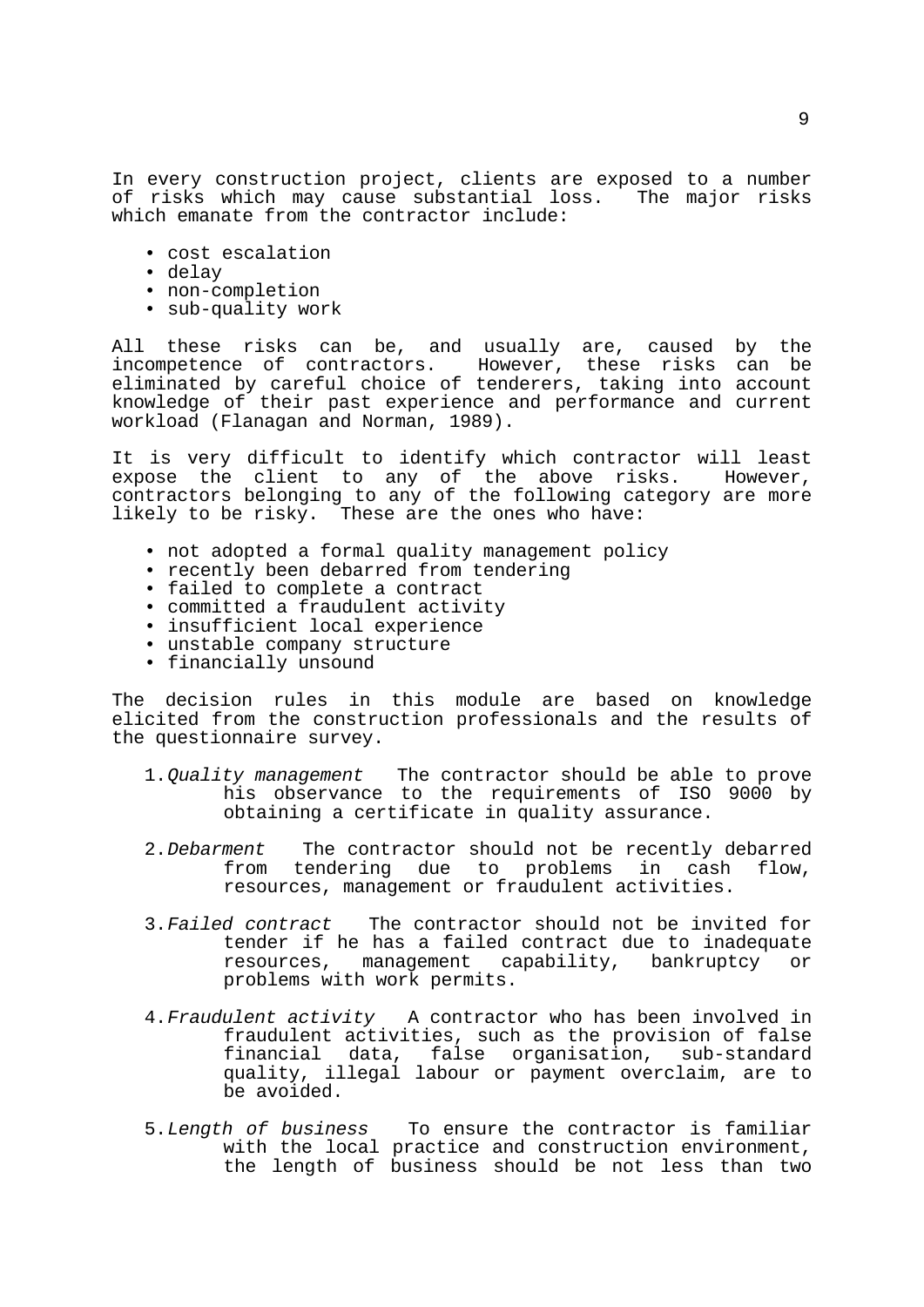years (in Hong Kong).

- 6.*Stability of firm* Unusual senior personnel movement, recent strikes, and a high proportion of redundancy and resignation may be a sign of a financially unhealthy company. Contractors with any of the above problems are temporarily suspended from tendering.
- 7.*Financial stability* Subsidiary companies who rely heavily on the parent company's capital, contractors who do not satisfy a ratio analysis, such as quick ratio, profit ratio, etc. (*cf*., Calvert, 1981), and those who do not have enough capital to finance the project are disqualified.

# **Final Appraisal Module**

Contractor prequalification usually requires an appraisal of the contractor's past performance, reputation, resources, etc. to enabling a short-list of tenderers to be produced. Very often, clients and consultants overlook the importance of this process by simply giving a subjective rating to the contractor. These ratings may only reflect their overall impression on a contractor according to their performance of a particular project in a particular time. A more objective and scientific approach is to utilise all the available data of contractors, and put them to the relevant models for evaluation. The outcomes of these models should be given a weighting to indicate the degree of importance in the overall evaluation. The weighting for various decision factors and sub-factors has been developed from the results of questionnaires. This weighting has been built into various models to ensure an objective assessment is achieved.

Seven separate models perform the evaluation tasks. These models evaluate the contractors'

- performance
- management capability
- reputation
- resources
- progress
- competitiveness
- activeness

The *Performance Model* measures contractor's performance directly against definite standards. The Performance Assessment Scoring System (PASS) has been the principle source of reference (Hong Kong Housing Authority, 1992a). The system classifies a building's construction in terms of four main structural work; architectural works, other obligations and external works. Each of these factors is, in turn, sub-divided into a number of items (see Fig 4). Performance on each item is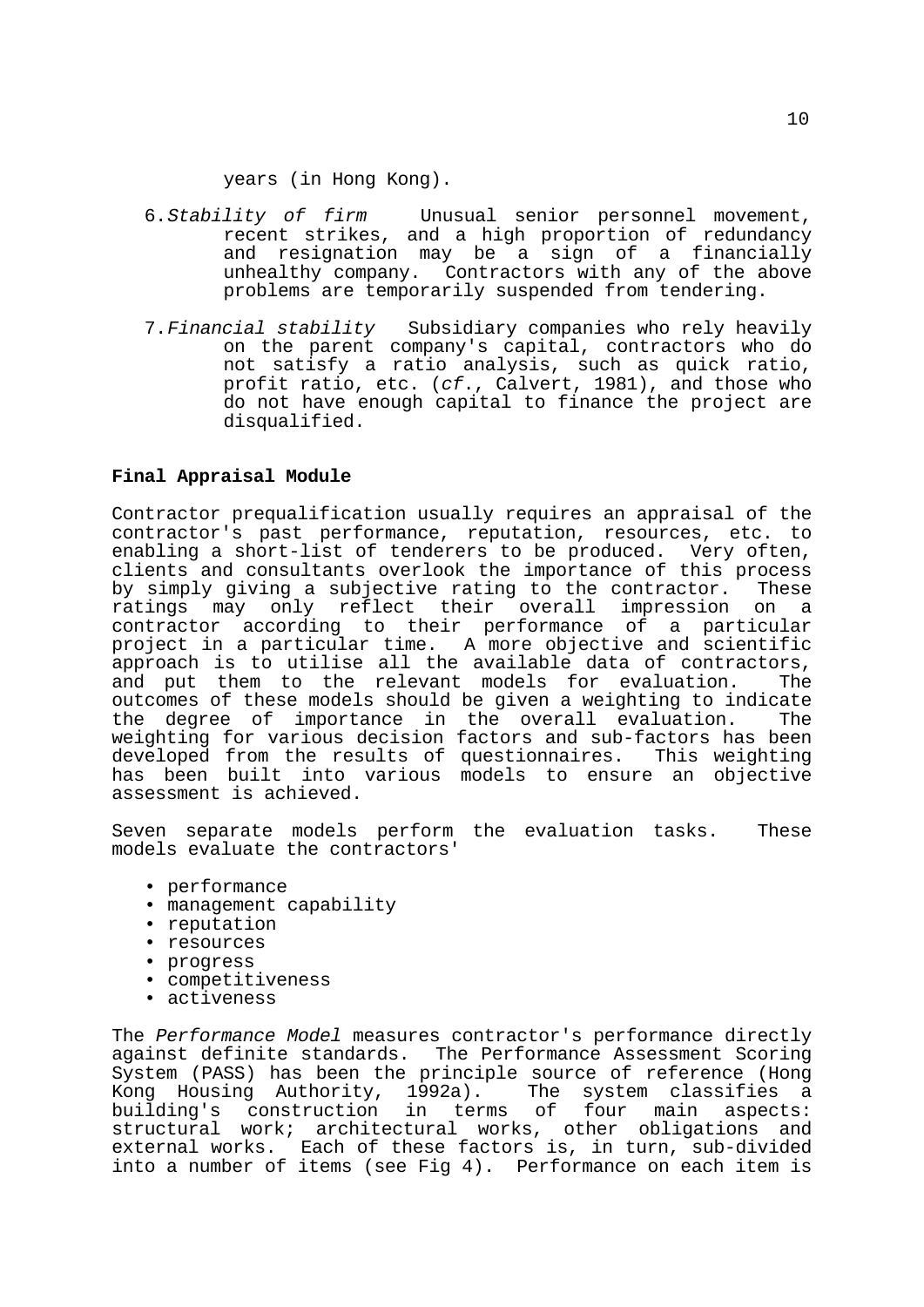assessed according to the predetermined standard at various sample locations.

 *Fig 4: Decision factors of performance model*

A matrix has been designed by the Hong Kong Housing Department to model the evaluation process (see Fig 5). At a particular sampling location, the construction work is judged as complying or not complying with the stated standards. The results in the matrix should indicate whether or not a contractor has passed the factor in that particular spot. The score for each factor is calculated by multiplying the percentage of items complying with the standard (ticks) with the percentage of passed factor spots (P) and the weighting. The individual scores are then added up to give a total (see Appendix B.1).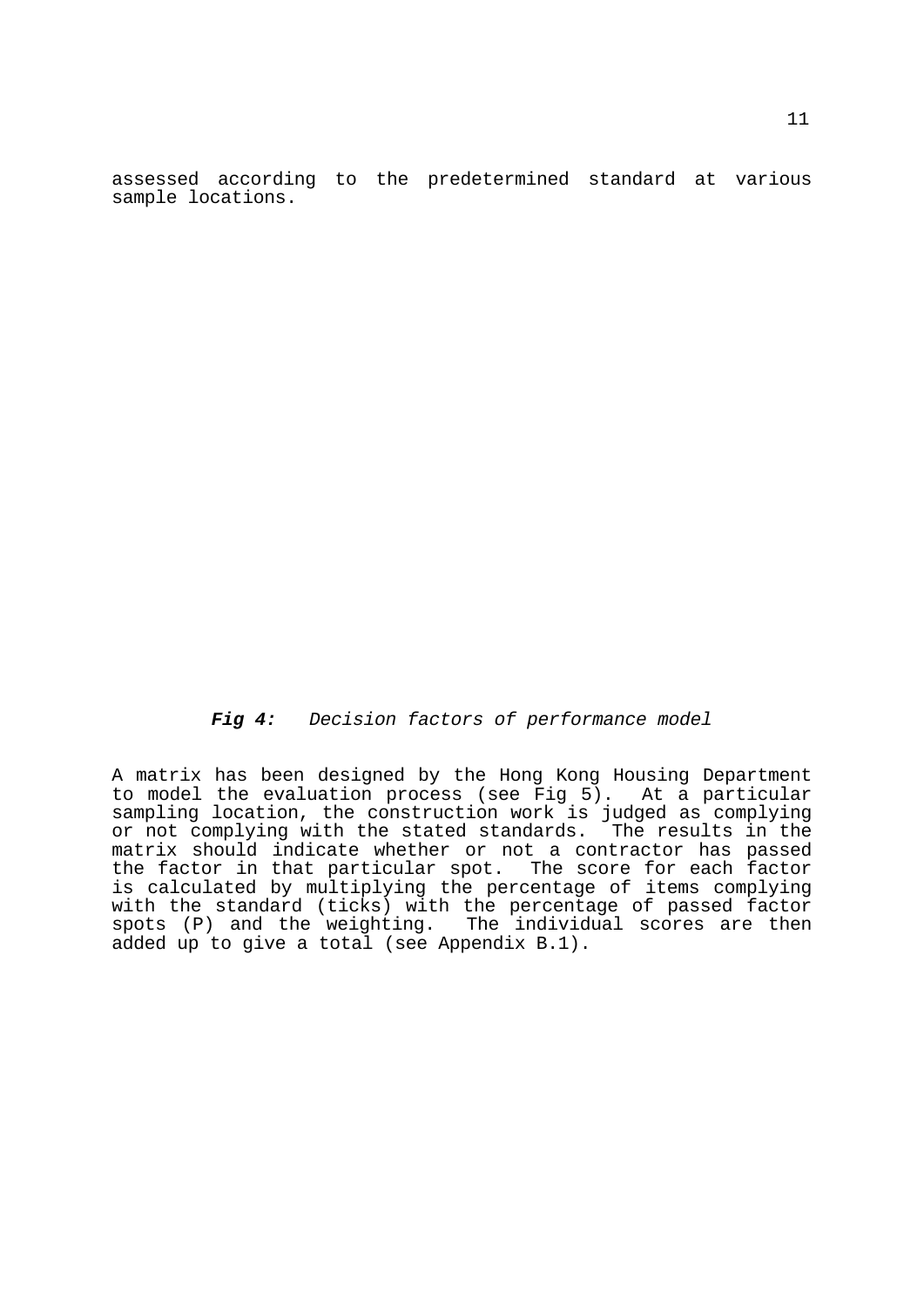*Fig 5: Matrix for evaluation of performance in PASS (Source: PASS Manual, Hong Kong Housing Authority)*

However, the weighting allocated to each item in the PASS are mainly based on the designer's perception and are, therefore, the same for each item. They do not take into account the possibility that some items are more important than others and should therefore carry a higher weighting. Hence, this weighting has been reallocated according to the questionnaire's findings.

The *Management Capability Model* was developed from the management capability module of the PASS (Hong Kong Housing Authority, 1992a). Five aspects are assessed by this model, they are management organisation, resources, organisation of works, documentation and general obligations. Again each of them has a number of items to be evaluated (see Fig 6).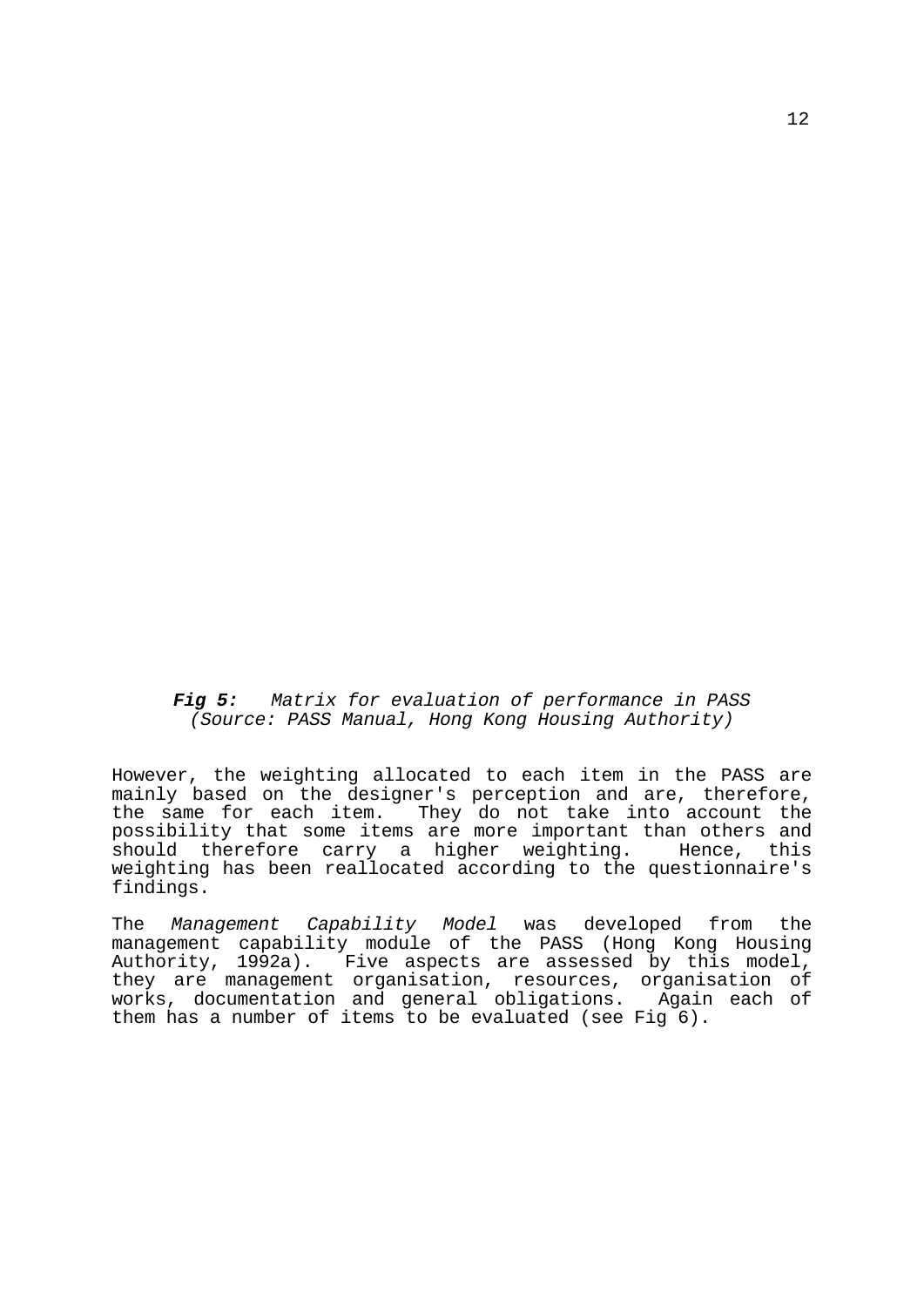*Fig 6: Decision factors of management capability model*

The assessment is made by giving a grading A, B, C or D, in some cases A or D, for each of the items being assessed. The grading is based on objective standards of attainment. In order to obtain a score, the attainment levels are given a numerical value. The total numbers of each grade are then multiplied by a multiplying factor (i.e. 3, 2 and 1 for A, B and C respectively). The score for each decision factor is then divided by the total numbers of possible grades for that factor (Appendix B.2).

The weighting obtained from the questionnaires is also applied to the decision factors and their associated items to ensure an objective result is achieved.

A matrix similar to that of the PASS has been developed for the *Reputation Model* (Appendix B.3). Four main decision factors were determined, they are integrity, co-operative outlook, financial credit rating and claims record. Under each heading, a number of items are assessed (see Fig 7). The assessment is carried out over several different projects to eliminate the likelihood of bias. The results are recorded in the matrix for evaluation. The basic principle of the evaluation is the same as that of the PASS.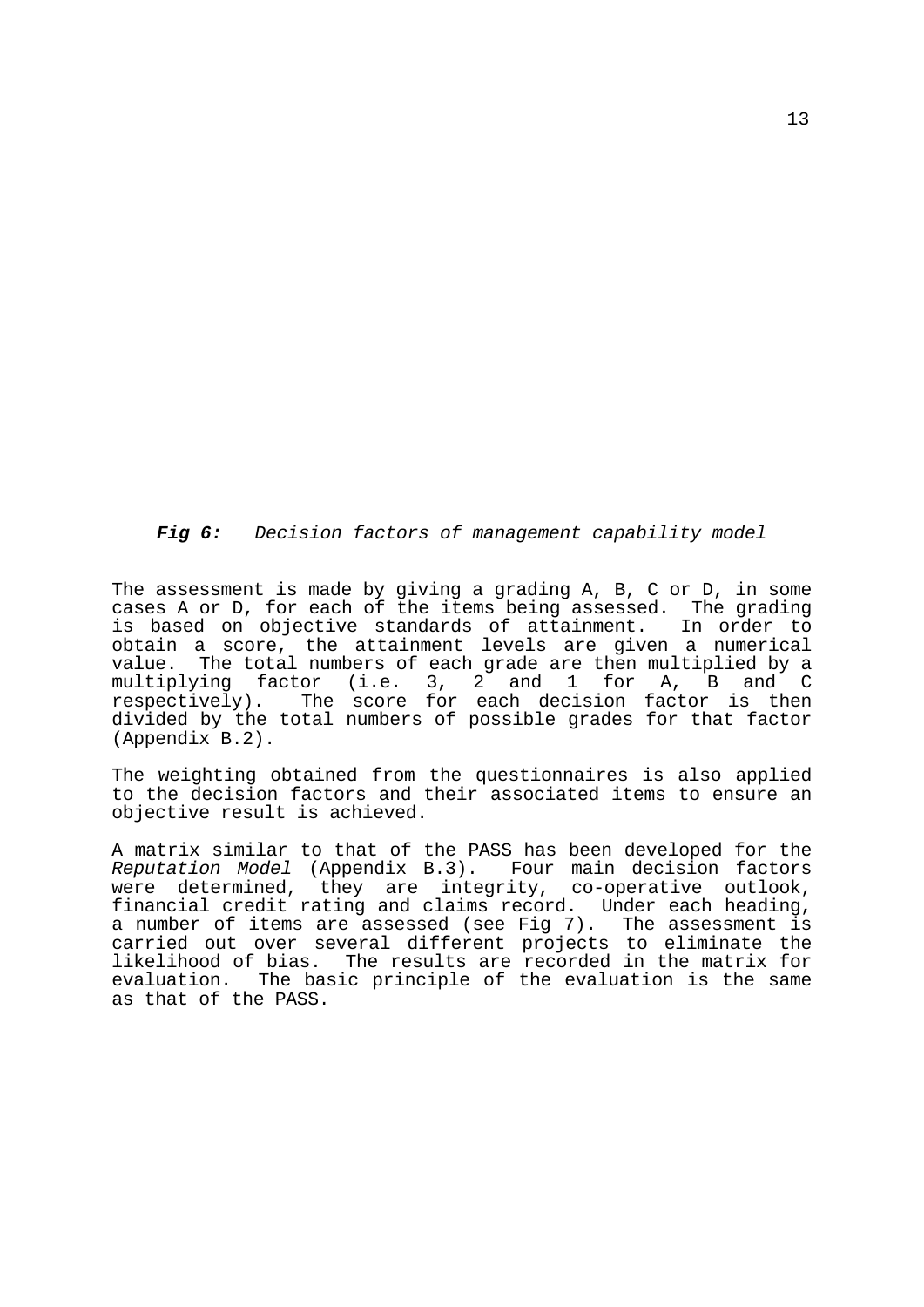*Fig 7: Decision factors of reputation model*

The *Resources Model* is based on the short-form questionnaire designed by the Hong Kong Housing Authority for obtaining data on contractor resources (Hong Kong Housing Authority, 1992b). The model consists of four factors - capital, experience of staff, plant and premises.

Various tables (see Fig 8) with factors and sub-factors have been developed for collecting data. They can be saved on the diskettes and distributed to the contractors for completion (Russell, 1992).

# *Fig 8: Decision factors of resources model*

The data collected from the contractors are analysed by the model. For instance, in assessing the experience of staff, various personnel are listed and a weighting is given to each of<br>them. Multiplying factors are also given to adjust the Multiplying factors are also given to adjust the differences in staff input between full-time and part-time staff, and experienced and inexperienced personnel. An initial score is computed for each item according to its status (i.e. full-time of part-time) and experience. The contractor's score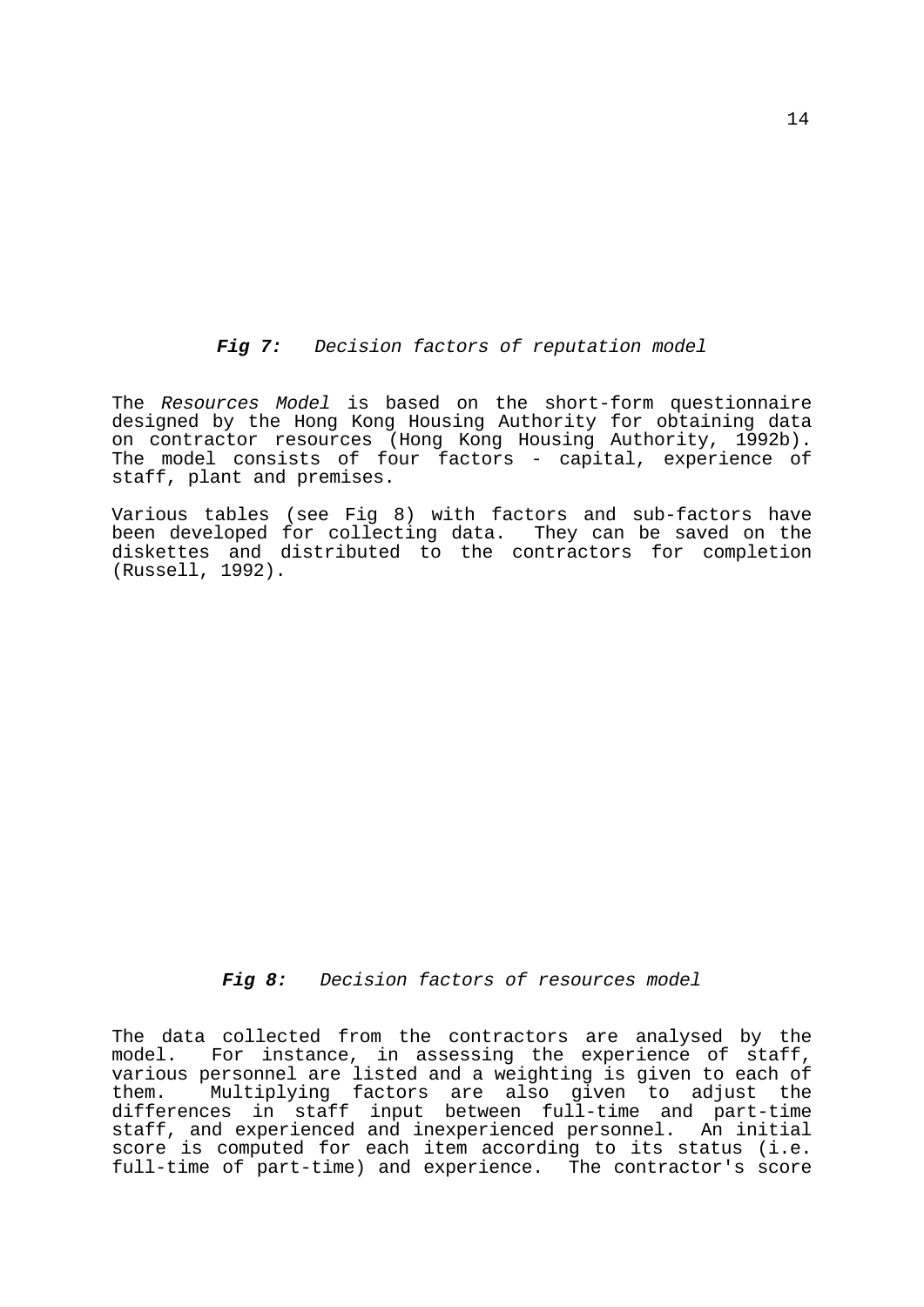on that item is then compared with that of the others, and the score is divided by the highest score amongst the contractors to produce a relative score. Contractor who score highest in that particular item can get a relative score of 1.00, whereas the others can only get a lower score. Relative scores for other items are calculated under the same principle. The relative score is multiplied by the weighting to give a weighted score for that item. The weighted scores for all items are totalled, and a total score for the experience of staff is computed.

Scores for other factors are calculated on the same basis. Finally, the total score for contractor resources is calculated by adding up all the weighted scores of the four decision factors in the model (see Appendix B.4).

Various progress monitoring systems, such as critical path method (CPM) and programme evaluation and review technique (PERT), have been developed to indicate whether a project is likely to deviate from the original goals and objectives in terms of time and cost. These systems are included in the *Progress Model* to give an objective evaluation on contractor's progress. The PERT approach to contractor prequalification has been proposed by Russell and Irtishad (1990). In this model, contractors' progress on their projects is evaluated according to their work done. The programme status is derived from the `time so far' x 100 x `percent of completion'. For instance, if the percentage of completion is 40, and the time now is 6 weeks, the activity will require 15 weeks to finish. This can be compared with the planned time to find out the expected overrun. This evaluation technique has been modelled in a relational database. Five database files have been created, including builder, project, activity, projects carrying out by each contractor, and activities in each project. They are linked together to produce a progress report. The total time overrun actually determines the score of each contractor. The longer the delay, the lower is the score.

*Competitiveness Model*. Every client wants to obtain genuine competitive bids from the tenderers. Contractors who<br>persistently submit uncompetitive bids should be avoided. uncompetitive bids should be avoided.<br>iously returned bids are used for the Information on previously returned bids are used evaluation purpose. The basic principle is that the higher the tendered price is relative to the lowest accepted bid, the lower the score. The final figure is computed from an average of 50 previous projects (Appendix B.5).

The *Activeness Model* is, in fact, an integral component of the competitiveness model (Appendix B.5). During inputting the tendered prices of various contractors, an option is available to indicate if a contractor has not returned his tender for that project. A score is calculated by comparing this with the number of projects for which the contractor has been invited to tender. The more a contractor has returned a priced bill, the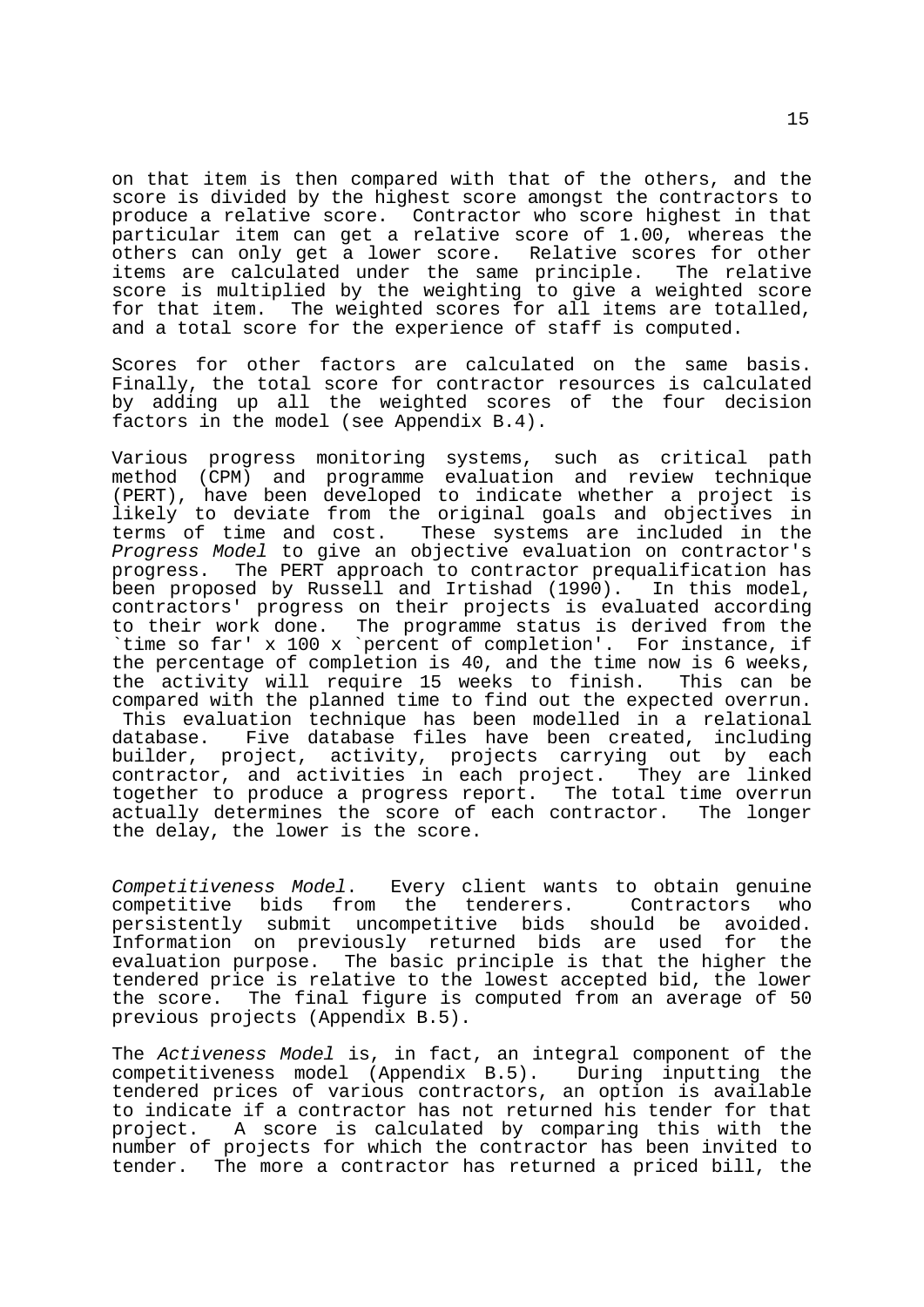higher is the score.

The above models are linked to the final scoring model for summarising and reporting. Real-time scores are collected from<br>these models simultaneously. These are adjusted by the these models simultaneously. weighting to represent their importance. The weighting is derived from the questionnaires mentioned above. The total of these weighted scores constitute the overall scores for the contractors (Appendix B.6).

#### **CONTRACTOR DATABASE**

In order for the prequalification system to arrive at a decision, data must be gathered on each contractor. These include:

- name of contractor
- types of projects executed in the past five years
- amount of project executed in the past five years
- complexity of work executed
- quality of work executed
- experience in handling dangerous substances
- experience in noise controlling
- experience to work in a particular order of construction
- maximum percentage of subletting
- level of research and development
- level of technology
- expertise in design
- location of work executed
- methods of procurement adopted
- has he got the quality assurance certificate
- reasons for recent debarment (if any)
- reasons for failed contract (if any)
- reasons for fraudulent activity (if any)
- length of time in business
- capacity of work
- company's stability
- financial details

According to Russell and Skibniewski (1988), this data can be derived from internal and external sources. Internal data is interpreted as coming from past projects that a contractor has performed for the decision maker. This information provides an in-depth look at how contractors conduct their business and perform under the job conditions. It is, therefore, likely to be the most reliable. Internal data includes monthly progress reports, contractor performance evaluation reports, and input from client personnel who have had contact with the contractor on past projects.

Data from external sources is obtained via questionnaires returned by contractors. It is recommended that the questionnaire requests information on company organisation,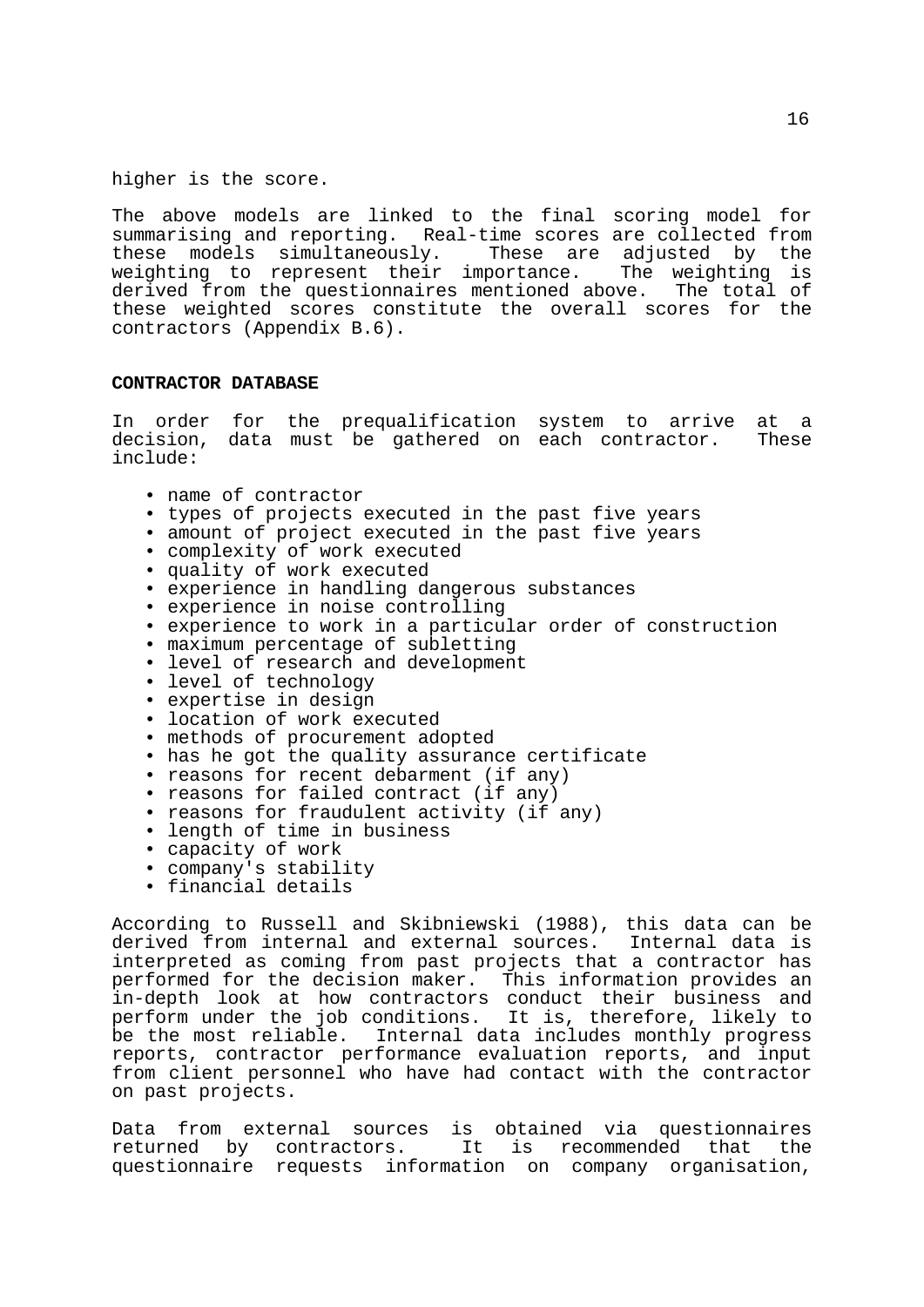listing of past projects performed, current balance sheet, listing of current projects under construction, experience of key personnel and references. Additionally, other external sources to which questionnaires can be sent include previous clients, project managers and banks.

To permit more timely, accurate, and comprehensive data to be collected, Russell (1992) proposes the use of an automated realtime data collection technology. The contractor is given a previously formatted diskette where the data necessary for the evaluation is outlined and input using a computer keyboard. Contractor data is stored on the diskette and sent back to the evaluation entity to facilitate easy access.

All these data are stored in the contractor's database. To protect the evaluation entity against fraudulent or incorrect input of contractor data, Russell (1992) suggests the development of an expert system to test the validity of submitted data. The verified data can then be used for the evaluation.

# **REPORTING**

Various reports are produced to support the clients and consultants in decision making. These contain all the essential information necessary to make a correct decision, including:

- project details
- list of top-ten contractors
- status of contractors and reasons for failing
- bar chart of the top-ten contractors

Decision makers can base their decision on the top ten contractor list and other information to draw up a short-list of bidders straight away. In addition, the status of contractors and reasons for failing to prequalify can give the decision makers some idea why a contractor has not been prequalified. Sometimes, decision makers might want to reconsider a contractor for inclusion on the list if it is thought that the problem is just a trivial one. Reports on project details enable decision makers to check whether or not these details have been entered correctly. A simple mistake in the project data can cause a completely different result and a different list of bidders to emerge.

## **TESTING AND VALIDATION**

All the above modules were tested and debugged as they are written. However, due to the difficulties in obtaining the real data from clients and contractors, experimental data was used for testing purpose. These data were input into the spreadsheet models to test the formula, conditional statements and macro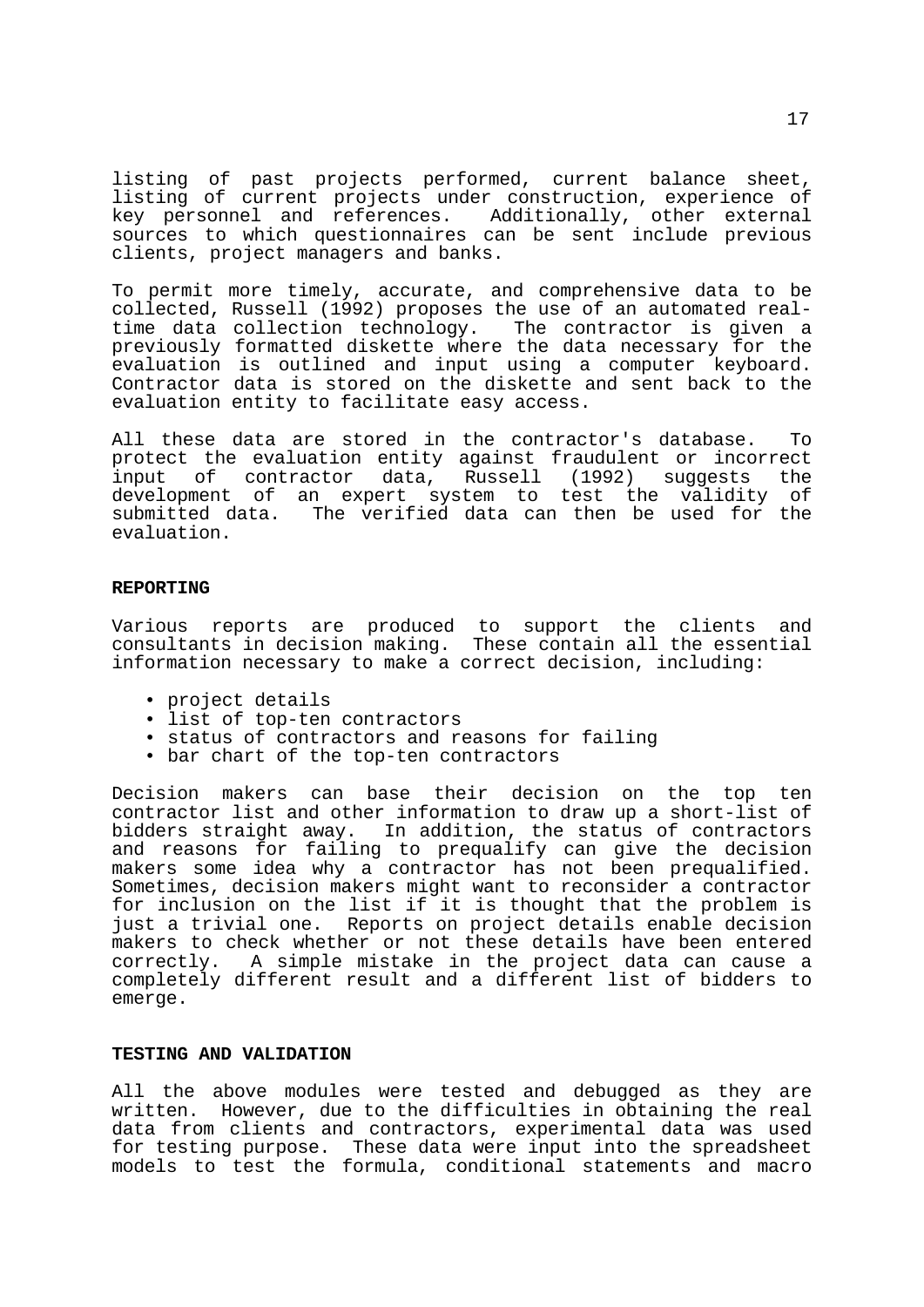commands. In addition, experimental records were used in the databases to test the linkages between various relational<br>database files and the output of the final report. The `IFdatabase files and the output of the final report. THEN' statements in the knowledge-based expert system were tested with both positive and negative assumptions to ensure that they produced accurate conclusions.

After all the modules were individually tested and debugged, they were integrated and tested as a system. To enable the tests to be carried out, a contractor database was set up to provide data to the system. Project details, such as those in Table 5, were then entered into the system. In this particular example, the system successfully spotted DEF Construction Co had been recently debarred to tender. As a result, this contractor<br>was disqualified. Those who passed the first two modules were Those who passed the first two modules were successfully transferred to the final evaluation stage. Scores were then drawn from various models (according to the experimental data mentioned above) to produce a final score league. Depending on the scores, each contractor was given a rank and a top-ten list of contractors were produced to support decision-making.

The conceptual framework, decision criteria and decision rules were presented to some of the interviewees for validation. The concept and emphasis, the criteria and requirement of the prototype system were found to be sound and applicable to the actual prequalification process. They also found CP-DSS to be user-friendly, as the system only requires the users to define the project details by simply entering the value or selecting from the pull-down menu, and the evaluation process is then carried out by the system automatically.

The results of the above testing and validation studies indicate that the prototype is a very promising system for improving the objectiveness, quality and reliability of current prequalification practices.

# **CONCLUSIONS**

A three-level decision support system for contractor prequalification, CP-DSS, is described. The system offers certain improvement to the existing prequalification practices:

- a wide range of data is evaluated quantitatively and systematically,
- no deterministic rating or subjective judgment is required,
- an objective short-list of tenderers is produced to support decision-making, and
- ease of use by busy decision makers.

These benefits were justified in the testing and validation studies. Users were prompted to input the project details. The system then evaluated all the available data of contractors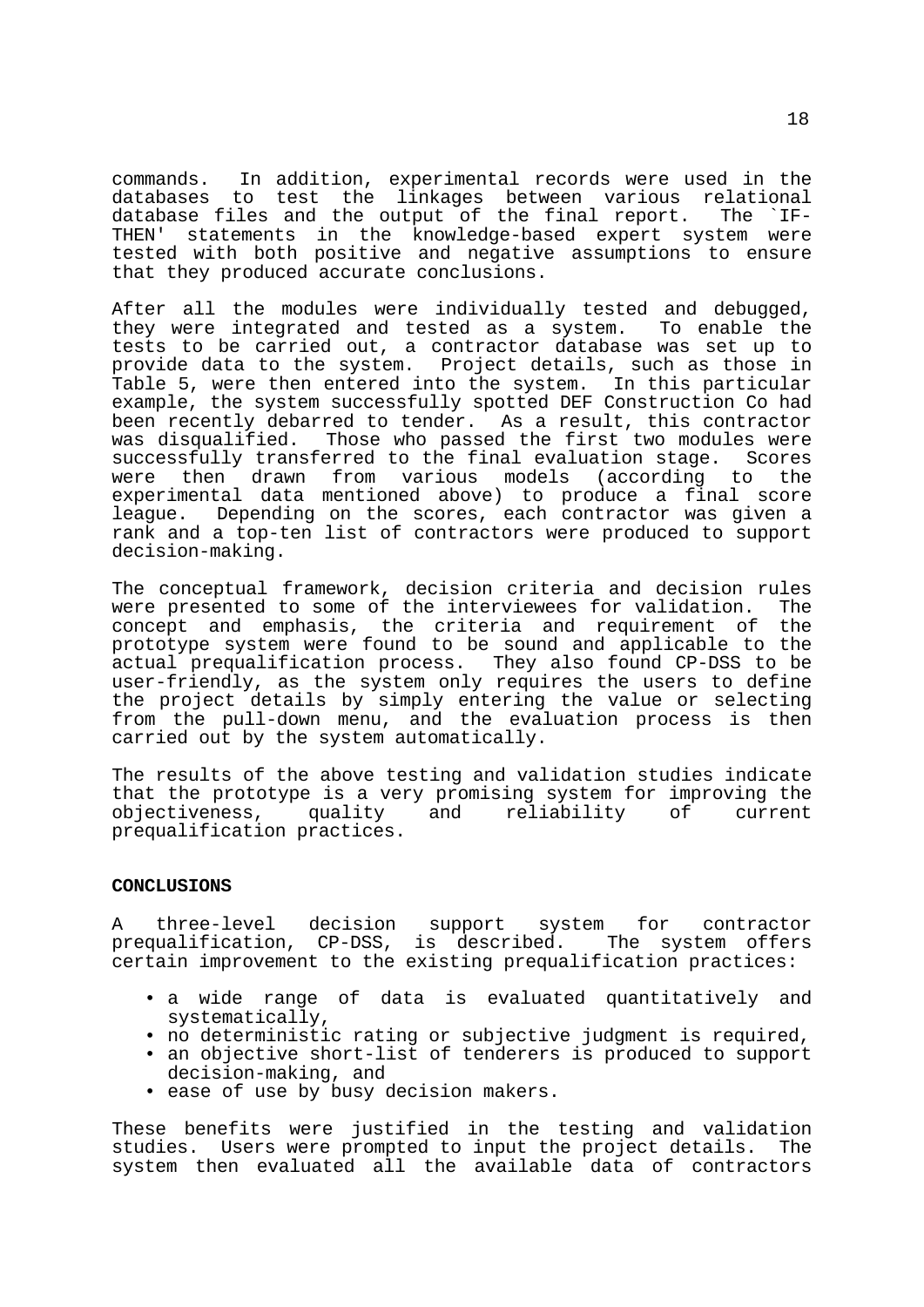according to the decision rules and various models to produce an objective list of bidders for decision-making. Insufficient or inappropriate contractors were disqualified during the test to<br>eliminate the possibility of employing an inappropriate eliminate the possibility of contractor to carry out the project.

In the next stage of the research, the following improvements to the system are intended:

- the elicitation of heuristics from a wider spectrum of professionals and experts in this domain
- the employment of more knowledge elicitation techniques and an increase in the number of structured interviews and the sample size of the questionnaire
- testing the system by relevant experts with real data in order to calibrate the tolerance of disqualification
- refinement of the modelling techniques for appraising contractors and more models to be tested and included in the system to improve the quality and accuracy of appraisal to contractors
- the development of a large database for contractors in the database management system (DBMS) and linked to the expert system and a proper decision support system (DSS) package with various models being set up to evaluate this data
- more research on the methods of checking and testing contractor's data to ensure the data is accurate and consistent to be used for the evaluation purpose
- expansion of the concept to other types of contractors to develop a global but flexible decision support system for contractor prequalification

It is anticipated that an objective and well structured prequalification system, such as CP-DSS, can help to improve the<br>objectiveness, quality and reliability of construction objectiveness, quality and reliability of construction prequalification. In Russell's (1992) words *"reducing contractor failures and increasing the efficiency of the construction industry ... [which will] result in reduced construction costs and enhance the competitiveness in both domestic and internal markets"*.

#### **ACKNOWLEDGEMENTS**

Many thanks are owed to Mustafa Alshawi of Salford University, Vongue Coffey, Mike Lamont, Lawrence Chung, Helen Mak, of the Hong Kong Housing Authority, S F Kao of the Hong Kong Government Secretariat, Andy Wong of Vigers (HK) Ltd, Greg Keeffe of Manchester Metropolitan University, and Scarlett Yim, K W Wong,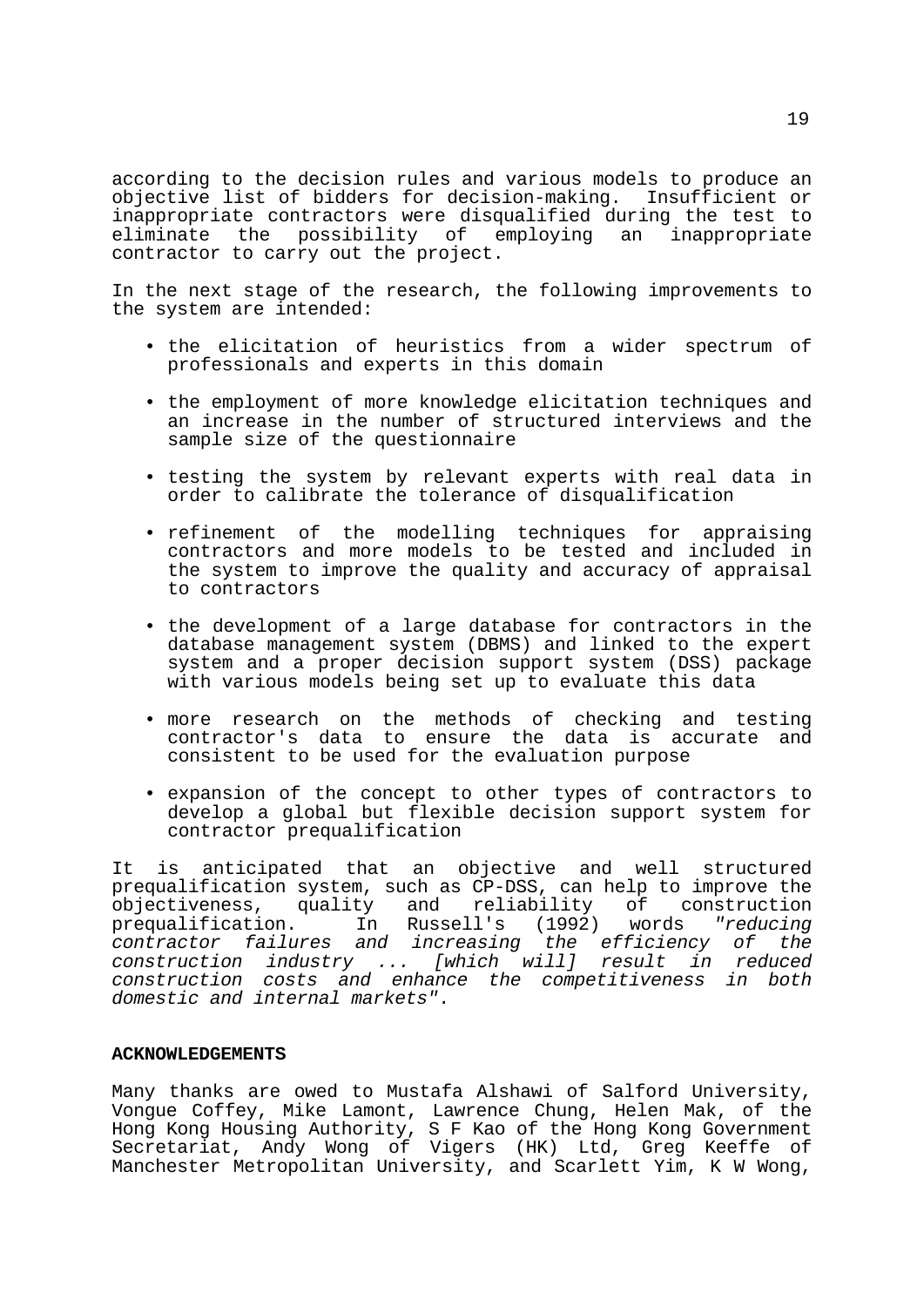K K Siu, H W Law, K H Fung, S L Choi and Y M Yew. We are also indebted to the two anonymous reviewers for their kind and constructive comments.

#### **REFERENCES**

**Calvert, R.,** *Introduction to Building Management*, Butterworths, 1986.

**Drew, D.S. and Skitmore, R.M.,** Prequalification and C Competitiveness, *Omega*, 1993.

**Flanagan, R.,** Making International Comparisons in the Global Construction Market, *Transactions*, The International Council for Construction Research Studies and Documentation W-65, Sydney, Australia, 1990.

**Flanagan, R. and Norman, G.,** Pricing Policy, *The Management of Construction Firms*, ed. by P.M. Hillebrandt and J. Cannon, 1989.

**Hong Kong Housing Authority,** *Performance Assessment Scoring System (PASS) Manual*, Hong Kong Housing Authority, 1992a.

**Hong Kong Housing Authority,** *Short Form Questionnaire to Update Information on Companies Included on the Housing Authority List of Building Contractors*, Hong Kong Housing Authority, June, 1992b.

**McCanlis, E.W.,** *Tendering Procedures and Contractual Arrangements*, RICS, 1974.

**Ng, S.T.,** *Decision Support System for Contractor Prequalification*, Thesis Presented to the University of Salford in Partial Fulfilment of the Requirement for the Master Degree in Information Technology in Property and Construction, 1992.

**Ng, S.T.,** Using Object-oriented Techniques for Developing Integrative Expert Systems in Building Defect Diagnosis, *Proceedings*, International Symposium on Economic Evaluation and the Built Environment, CIB W55 & W95, Laboratorio Nacional de Engenharia Civil, Lisboa, Portugal, Vol. 1, 1993.

**Nguyen, V.U.,** Tender Evaluation by Fuzzy Sets, *Journal of Construction Engineering and Management*, ASCE, 111(3), 1985.

**Ramus, J W.,** *Contract Practice for Quantity Surveyors*, Heinemann Newnes, 1989.

**Russell, J.S.,** Decision Models for Analysis and Evaluation of Construction Contractors, *Construction Management and Economics*, May, 1992.

**Russell, J.S. and Irtishad, A.,** A PERT Approach to Contractor